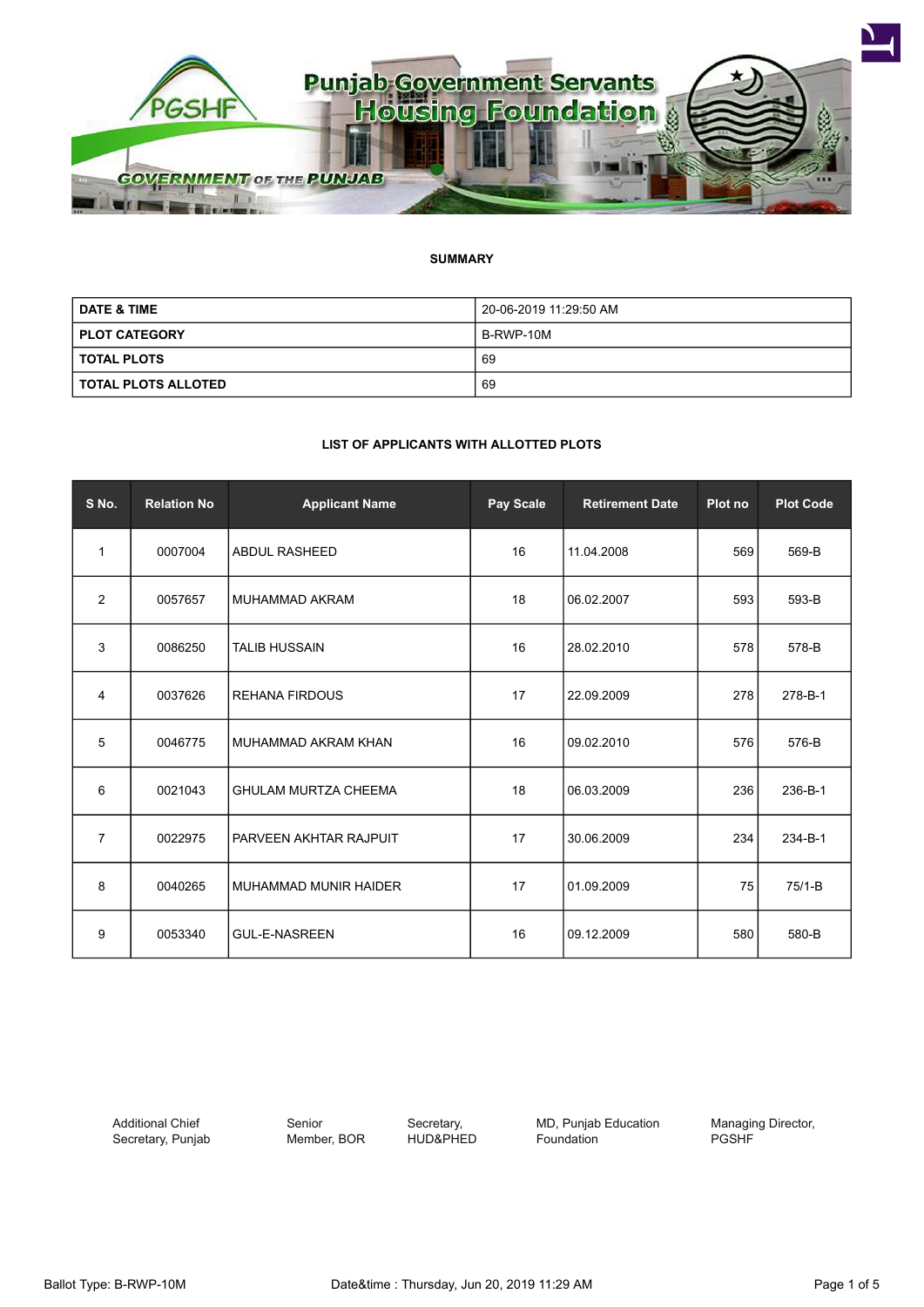| S No. | <b>Relation No</b> | <b>Applicant Name</b>       | Pay Scale | <b>Retirement Date</b> | Plot no | <b>Plot Code</b> |
|-------|--------------------|-----------------------------|-----------|------------------------|---------|------------------|
| 10    | 0018148            | IFTIKHAR AHMED KAHLOON      | 18        | 01.06.2010             | 276     | 276-B-1          |
| 11    | 0003363            | <b>KHADIM HUSSAIN</b>       | 18        | 31.08.2010             | 277     | 277-B-1          |
| 12    | 0004029            | <b>MUSHTAQ ALI</b>          | 18        | 11.07.2005             | 600     | 600-B            |
| 13    | 0130753            | MUHAMMAD JAMIL ARSHAD       | 16        | 11.12.2007             | 581     | 581-B            |
| 14    | 0010895            | <b>FIRDAUS ZAHRA</b>        | 17        | 14.11.2007             | 566     | 566-B            |
| 15    | 0088096            | ABDUL WADOOD                | 18        | 28.05.2010             | 599     | 599-B            |
| 16    | 0132971            | <b>HAMIDA BEGUM</b>         | 16        | 24.04.2009             | 574     | 574-B            |
| 17    | 0001922            | <b>LIAQAT ALI</b>           | 18        | 30.04.2010             | 590     | 590-B            |
| 18    | 0014974            | ABDUL MAJID LODHI           | 17        | 01.11.2009             | 604     | 604-B            |
| 19    | 0118733            | MUHAMMAD ASLAM              | 16        | 09.03.2006             | 571     | 571-B            |
| 20    | 0002755            | MALIK MUHAMMAD IBRAHIM      | 18        | 09.10.2007             | 57      | 57-B-1           |
| 21    | 0025628            | <b>GHAZALA SADIQ</b>        | 17        | 22.06.2009             | 56      | $56 - B - 1$     |
| 22    | 0028362            | DR. SARNAWAZ AHMAD CHAUDHRY | 18        | 09.08.2010             | 275     | 275-B-1          |
| 23    | 0035079            | SYED ATTA HUSSAIN SHAH      | 17        | 31.12.2009             | 59      | $59 - B - 1$     |
| 24    | 0003112            | ABDUL BAQI KHAN             | 18        | 10.10.2007             | 587     | 587-B            |

Additional Chief Secretary, Punjab

Senior Member, BOR

Secretary, HUD&PHED MD, Punjab Education Foundation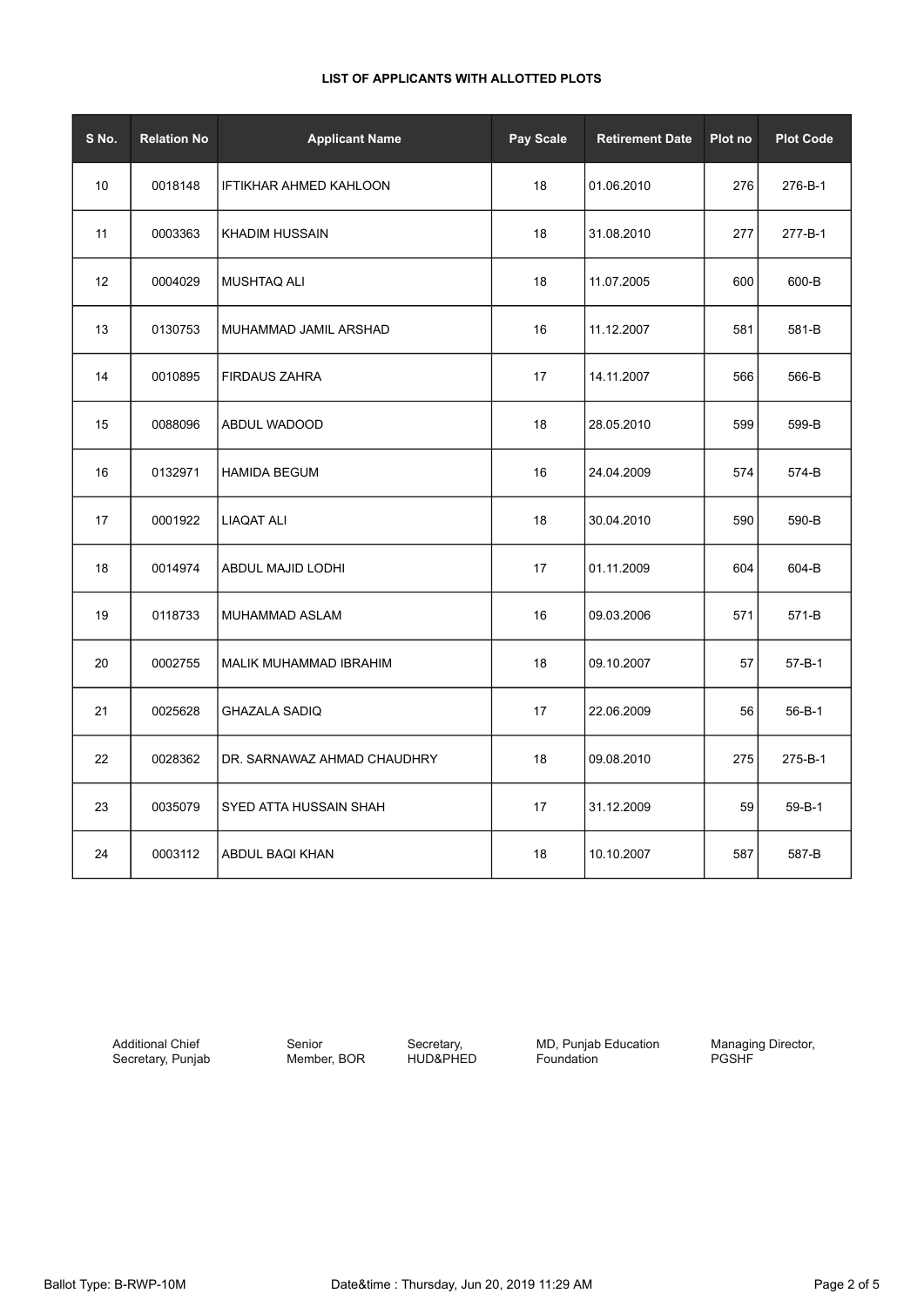| S No. | <b>Relation No</b> | <b>Applicant Name</b>         | Pay Scale | <b>Retirement Date</b> | Plot no | <b>Plot Code</b> |
|-------|--------------------|-------------------------------|-----------|------------------------|---------|------------------|
| 25    | 0020946            | <b>AZRA SHAHEEN</b>           | 16        | 27.05.2007             | 565     | 565-B            |
| 26    | 0032682            | PARVEEN AKHTAR                | 17        | 20.04.2010             | 55      | $55 - B - 1$     |
| 27    | 0030528            | <b>SURRAYA FRAZ</b>           | 18        | 01.04.2010             | 575     | 575-B            |
| 28    | 0019138            | KHALIDA ZAFAR                 | 17        | 08.06.2008             | 607     | 607-B            |
| 29    | 0013953            | <b>MALIK MUNAWAR HUSSAIN</b>  | 18        | 08.12.2008             | 31      | $31 - B - 1$     |
| 30    | 0028877            | <b>ISMAT NAHEED GILLANI</b>   | 16        | 30.09.2005             | 579     | 579-B            |
| 31    | 0007101            | SALEEM ALI MIRZA              | 17        | 21.07.2009             | 568     | 568-B            |
| 32    | 0017124            | MUHAMMAD AKRAM TANVIR SEHBAEE | 18        | 28.09.2008             | 598     | 598-B            |
| 33    | 0023541            | SHAHNAZ PERVEEN               | 18        | 13.08.2009             | 577     | 577-B            |
| 34    | 0000330            | MUHAMMAD KAREEM               | 17        | 06.04.2010             | 35      | $35 - B - 1$     |
| 35    | 0037550            | ZAHID HAS-NAIN NAQVI          | 18        | 18.07.2010             | 54      | $54 - B - 1$     |
| 36    | 0035001            | MUHAMMAD HASSNAIN HAIDER      | 17        | 31.12.2009             | 30      | $30 - B - 1$     |
| 37    | 0030390            | UM E KALSOOM                  | 17        | 03.07.2009             | 235     | 235-B-1          |
| 38    | 0040987            | <b>NUSRAT BANO</b>            | 17        | 14.11.2009             | 29      | 29-B-1           |
| 39    | 0018203            | <b>GHULAM SHABEER KHAN</b>    | 17        | 01.07.2010             | 583     | 583-B            |
| 40    | 0038912            | LACHI KHAN KHATTAK            | 18        | 11.08.2006             | 584     | 584-B            |

# **LIST OF APPLICANTS WITH ALLOTTED PLOTS**

Additional Chief Secretary, Punjab

Senior Member, BOR

Secretary, HUD&PHED MD, Punjab Education Foundation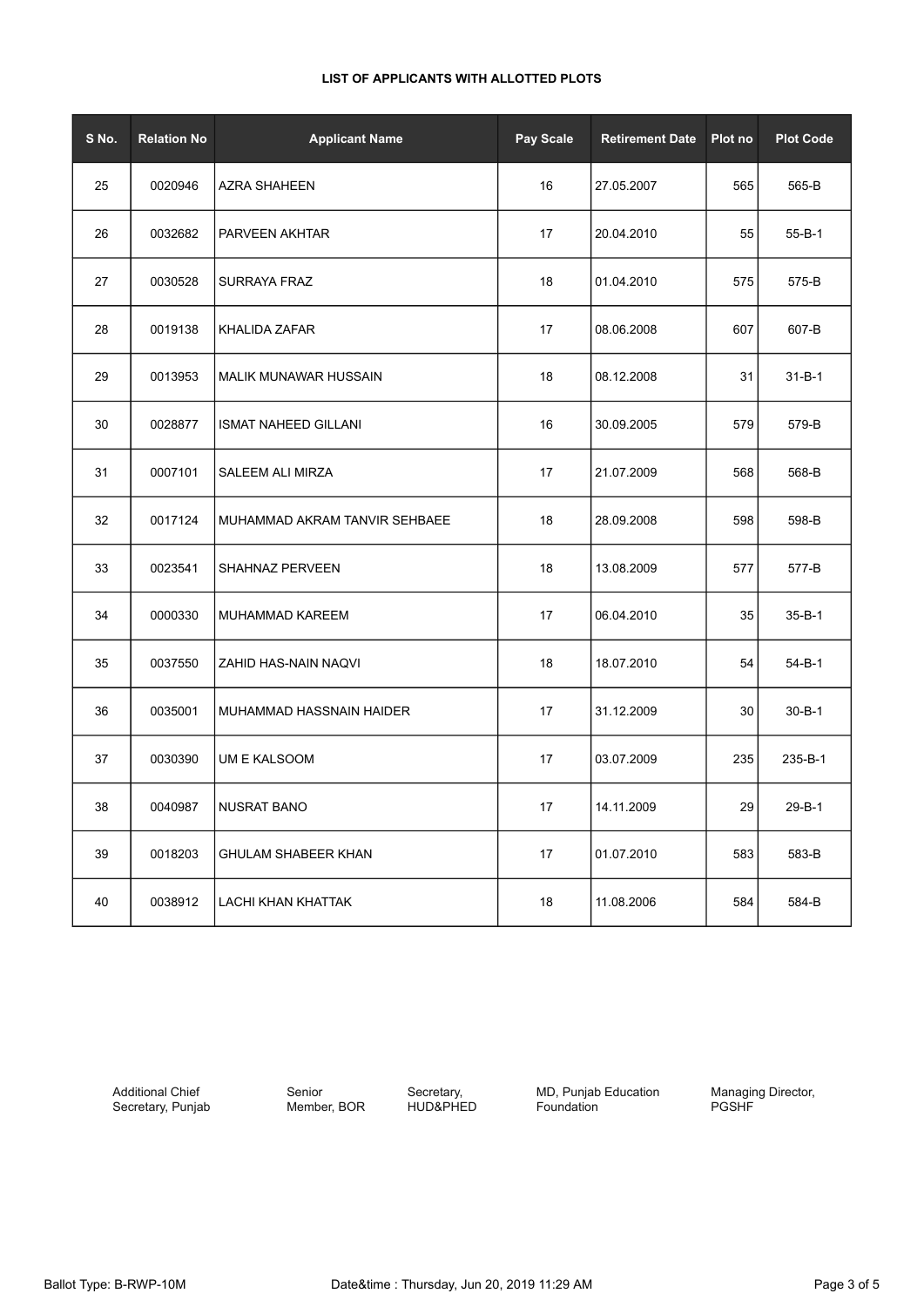# **LIST OF APPLICANTS WITH ALLOTTED PLOTS**

| S No. | <b>Relation No</b> | <b>Applicant Name</b>  | Pay Scale | <b>Retirement Date</b> | Plot no | <b>Plot Code</b> |
|-------|--------------------|------------------------|-----------|------------------------|---------|------------------|
| 41    | 0036203            | MUHAMMAD ASHRAF        | 17        | 31.12.2009             | 28      | $28 - B - 1$     |
| 42    | 0040676            | NASREEN AKHTAR         | 17        | 31.08.2010             | 592     | 592-B            |
| 43    | 0021057            | CH. MUHAMMAD SHARIF    | 17        | 19.08.2005             | 36      | $36 - B - 1$     |
| 44    | 0016009            | SHAFAQUAT HUSSAIN      | 16        | 17.04.2010             | 570     | 570-B            |
| 45    | 0000648            | MUHAMMAD NASEER MUGHAL | 17        | 05.12.2007             | 38      | $38 - B - 1$     |
| 46    | 0004172            | TAHIRA BHATTI          | 18        | 06.01.2009             | 601     | 601-B            |
| 47    | 0003037            | SHIEKH ABDUL RASHID    | 16        | 26.09.2005             | 588     | 588-B            |
| 48    | 0097514            | MUSHTAQ AHMAD          | 17        | 01.02.2010             | 586     | 586-B            |
| 49    | 0024555            | CH: ABDUL GHAFOOR      | 17        | 01.07.2009             | 75      | 75-B             |
| 50    | 0019946            | MOHAMMAD AYUB          | 17        | 09.04.2006             | 582     | 582-B            |
| 51    | 0004311            | MUHAMMAD AKRAM SHAD    | 17        | 04.08.2008             | 573     | 573-B            |
| 52    | 0002435            | ZAHIDA SULTANA         | 17        | 24.06.2007             | 58      | 58-B-1           |
| 53    | 0025810            | NOOR MUHAMMAD          | 18        | 09.12.2009             | 567     | 567-B            |
| 54    | 0019959            | MUHAMMAD IRFAN         | 17        | 05.06.2007             | 606     | 606-B            |
| 55    | 0097056            | <b>MARIAM BIBI</b>     | 17        | 05.04.2010             | 585     | 585-B            |
| 56    | 0131135            | MUHAMMAD ZAHOOR ABBASI | 16        | 04.04.2009             | 605     | 605-B            |

Additional Chief Secretary, Punjab Senior Member, BOR

Secretary, HUD&PHED **MD, Punjab Education** Foundation